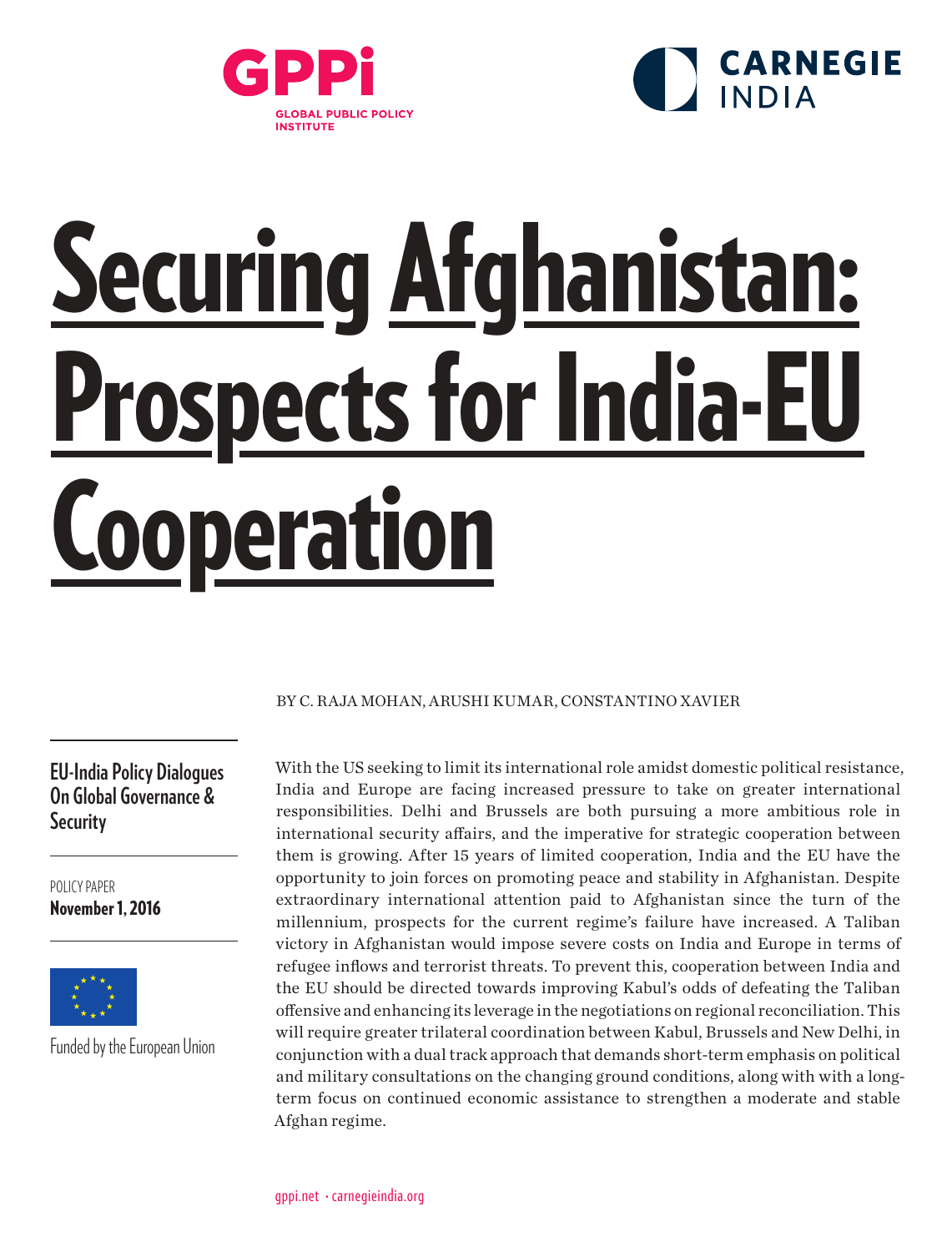# Policy Recommendations

- Security consultations: Expand the working-level, low-frequency contacts on counterterrorism between EU and Indian domestic security institutions with a substantive and even more regular track between external security actors. This should include the sharing of intelligence and exchange of assessments between Indian and European security agencies in Brussels and Delhi as well as on the ground on the dynamic situation in Afghanistan. The EU and India should also not shy away from a frank dialogue on how best to leverage incentives and disincentives to ensure Pakistani cooperation to pressure the Taliban, facilitate reconciliation and strengthen the legitimate Afghan government.
- Military coordination: Create high-level exchanges between EU and Indian military establishments on the evolving situation in Afghanistan and coordinating their training and assistance missions. This requires joint EU-India training for Afghan military and police forces.
- Political cooperation: Increase political and diplomatic cooperation between the European Union and the Indian Foreign Ministry to heighten pressure on Pakistan to close the sanctuaries for the Taliban. Based on the US-India-Afghanistan trilateral, create a similar EU-India-Afghanistan trilateral consultative mechanism. Increase EU-India dialogue on the regional context shaping Afghanistan, including the Middle East and Iran, Central Asia, and the strategic implications of China's One Belt, One Road projects.
- Development cooperation: Develop joint EU-India capacity-building projects for the Afghan civil services and public administration.

C. Raja Mohan is director, Arushi Kumar a research assistant, and Constantino Xavieran associate at Carnegie India in New Delhi.

The information and views set out in this publication are those of the author and do not necessarily reflect the official opinion of the European Union. Neither the European Union institutions and bodies nor any person acting on their behalf may be held responsible for the use which may be made of the information contained therein.

| GPPi & Carnegie India |  |
|-----------------------|--|
|                       |  |

<sup>©</sup> European Union, 2016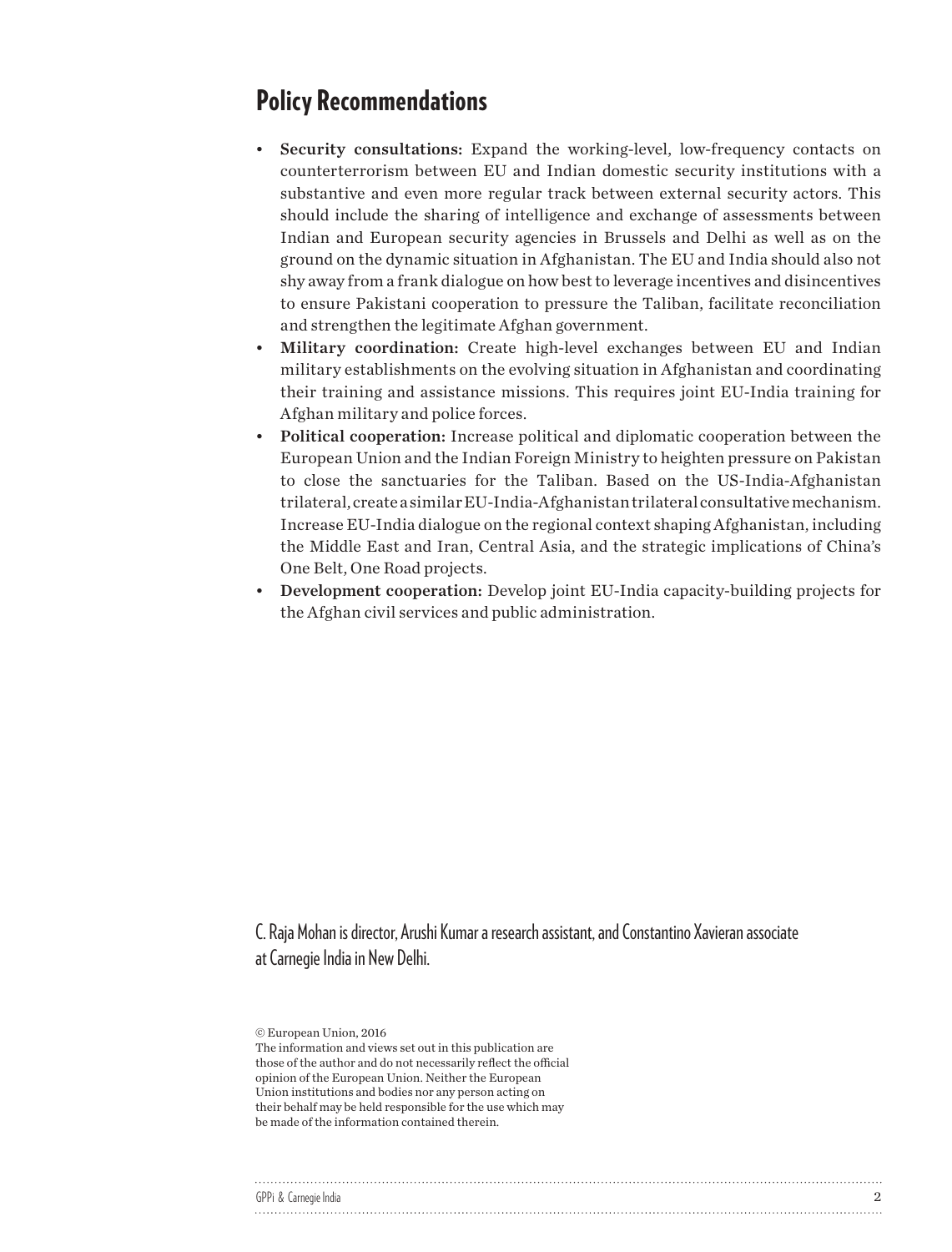## India and Europe as Security Actors

While most international attention has focused on the US-China rivalry in Asia, India and Europe have also shown signs of stepping up as security actors in third spaces between Eastern Europe and South Asia. This shift has been driven by the growing capabilities of emerging powers and the United States' scaling back of its costly international military commitments in response to declining domestic support. As a result, the call for emerging powers to take on a larger international security role has gained traction within the last few years.

But the notion of burden-sharing is far from a novel idea: among the Western allies it goes back to the 1970s, not only in Europe but also in Asia, where President Nixon unveiled the 'Guam Doctrine' in 1969. Long before Donald Trump's arrival as the nominee of the Republican Party for the 2016 presidential elections and his questioning of NATO's relevance, Washington had been pressing its allies in Europe and Asia to take a greater share of the burden in maintaining global order. Even at the peak of US power in the 2000s, Washington was eager to draw in allies and mobilize non-allies to join ad-hoc 'coalitions of the willing.' From the occupation of Iraq and Afghanistan to the more-recent international mobilization against ISIS, the US has long sought the participation of as many countries as possible.

Notwithstanding the US effort to build international coalitions, there is no denying that the United States continues to bear the lion's share of the security burden. But political developments in the United States – including the intensive questioning of US military commitments from both the political left and the right – now suggest

Abandoning its lone-ranger identity, India now seems willing to act in coalitions and share the burden of maintaining international peace and security.

> the current framework for distributing that burden needs to be reworked. This new assessment, slowly but surely, has begun to have an effect on both Europe and India. In the articulation of a new Global Strategy in the summer of 2016, the EU High Representative for Foreign Affairs and Security Policy Federica Mogherini affirmed: "a fragile world calls for a more confident and responsible European Union, it calls for an outward- and forward-looking European foreign and security policy."1 The new doctrine dispels the notion that Europe can be an exclusively civilian power. Rather, it emphasizes the importance of creating indigenous capabilities and institutions to act in the region and beyond while strengthening NATO. While the European contributions to security in Iraq and Afghanistan, for example, have been substantive,

<sup>1</sup> Federica Mogherini, foreword to *Shared Vision, Common Action: A Stronger Europe. A Global Strategy for the European Union's Foreign and Security Policy*, (June 28, 2016), http://eeas.europa.eu/statements-eeas/2016/160628\_02\_en.htm.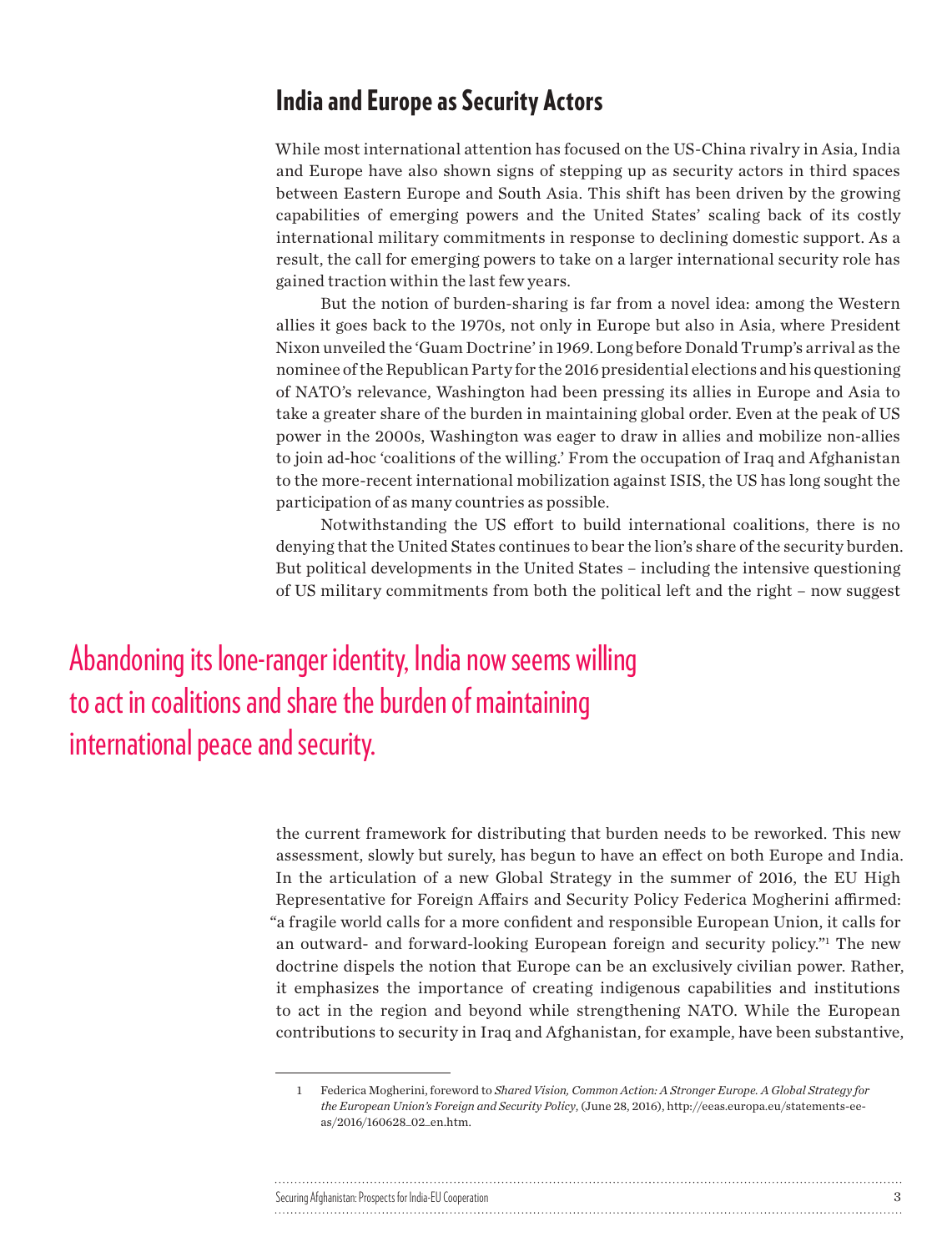they were largely seen – from Delhi, but also by many European experts – as adjuncts to American foreign policy. But today, amidst the prospects of US retrenchment, the EU talks of 'strategic autonomy' that demands sharing more burdens with the US where possible and taking more independent responsibility where necessary. As Mogherini put it, "the EU will continue to deepen the transatlantic bond and our partnership with NATO, while also connecting to new players and exploring new formats to advance our Strategy."2

Following in the footsteps of the EU, India has also moved toward 'strategic autonomy,' thus radically reinterpreting its own traditional notion of non-alignment. The move marks a decisive redefinition: if an independent Indian foreign policy in the past was about staying away from global conflicts, now it is about taking larger responsibility in the international arena. In the words of its top diplomat, India is no longer content to be a balancing power; it wants to be a "leading power."3 This newly ambitious outlook can be attributed in part to the expansion of India's material capabilities in the reform era. Emerging as the third largest economy in the world, with accelerating growth and significant military capabilities, India is building on this momentum to expand its international identity and responsibility.4 While India has traditionally taken action in matters of regional security, as reflected in its commitment to Afghanistan since 2001, the idea of India as a net security provider is gaining traction within India's strategic discourse.5 Moreover, unlike in the past, Delhi has shown an eagerness to work with other powers. Abandoning its lone-ranger identity, India now seems willing to act in coalitions and share the burden of maintaining international peace and security.

In effect, both India and Europe are moving away from idealist notions of their international role and towards 'principled pragmatism,' which emphasizes hard power as much as soft power. With shifts in the international security landscape putting real pressures on both, Delhi and Brussels now seem more determined than ever before to cooperate and advance the so-far stagnant strategic partnership unveiled at the turn of the century. Regional cooperation between two forces, especially in Afghanistan, drew attention during Prime Minister Narendra Modi's visit to the European Union in March 2016. The joint statement issued at the end of the visit affirmed the commitment of India and the EU "for a sustainable, democratic, prosperous and peaceful Afghanistan. They supported the ongoing efforts towards an Afghan-led and Afghan-owned process of peace and reconciliation, leading to an environment free of violence and terror. They welcomed the long-term commitment of the international community to Afghanistan in the Transformation Decade (2015 to 2024), and looked forward to the Brussels

 $\ddot{\phantom{a}}$ 

| GPPi & Carnegie India |  |
|-----------------------|--|
|                       |  |

<sup>2</sup> Federica Mogherini, "A Strategy to Unite and Safeguard Europe," *Project Syndicate*, July 11, 2016, https://www. project-syndicate.org/commentary/new-european-security-policy-by-federica-mogherini-2016-07.

<sup>3</sup> "Indian Foreign Secretary Subrahmanyam Jaishankar's Remarks at the launch of Carnegie India," Carnegie India, April 6, 2016, http://carnegieindia.org/2016/04/06/indian-foreign-secretary-subrahmanyamjaishankar-s-remarks/iwq8. For a detailed analysis of the concept see, Ashley J. Tellis, "India as a Leading Power," Carnegie Endowment for International Peace, April 4, 2016, http://carnegieendowment. org/2016/04/04/india-as-leading-power-pub-63185.

<sup>4</sup> Mohan, C. Raja, *Modi's World: Expanding India's Sphere of Influence* (Noida: Harper Collins, 2015).

<sup>5</sup> Institute for Defence Studies and Analyses, *Net Security Provider: India's Out of Area Contingency Operations* (New Delhi: Magnum Books: 2012); Mohan, C. Raja, "Rising India: Partner in Shaping Global Commons?" Washington Quarterly 33, no.3 (July 2010): 133-48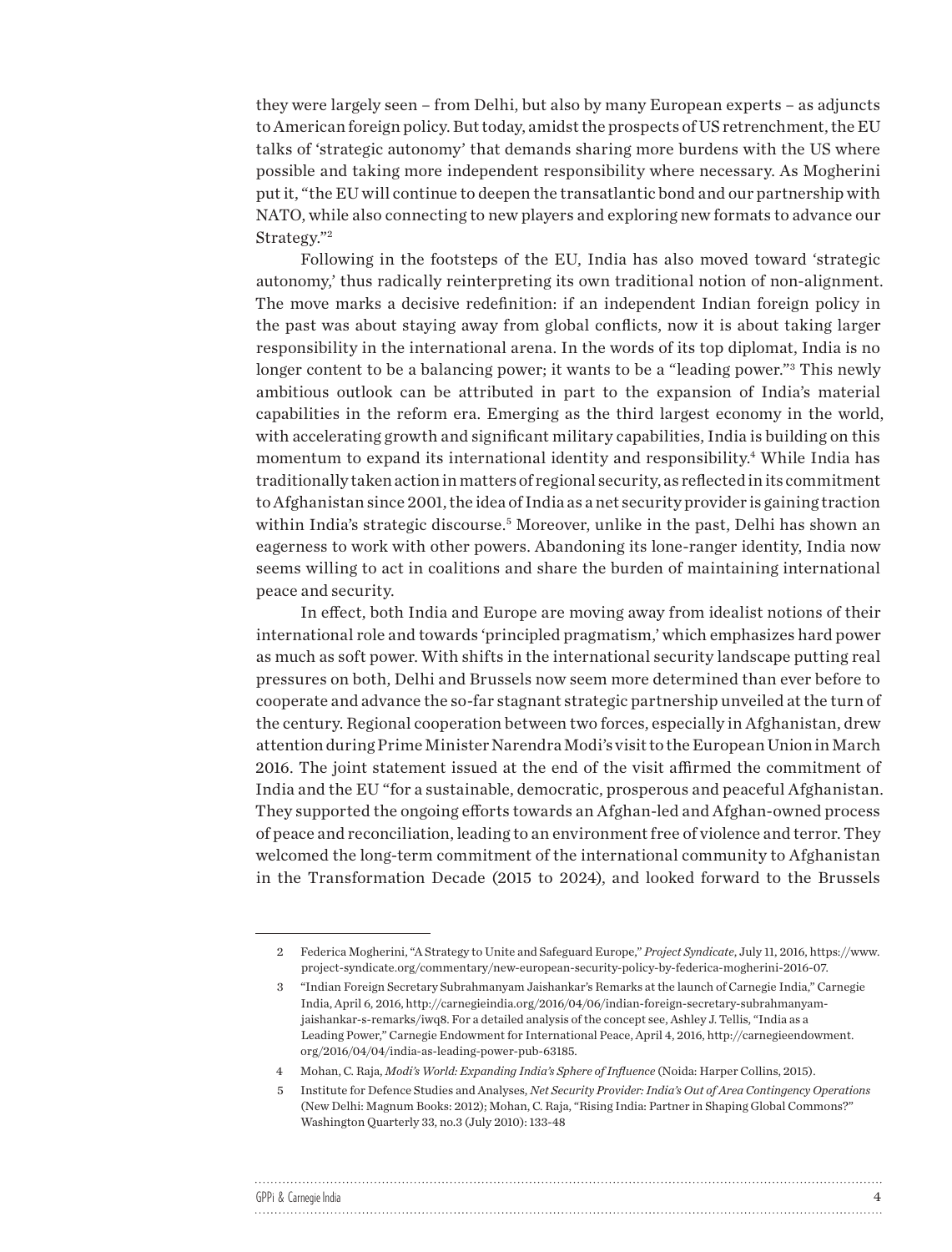Ministerial Conference on Afghanistan of October 5, 2016 with an eye toward renewing the framework for international partnership and cooperation until 2020."6

### Avoiding Failure in Afghanistan

Despite their shared commitment to maintaining the present order in Afghanistan, Delhi and Brussels are aware of the very real prospect for failure in Afghanistan. Recent history provides little encouragement: the international community's objectives of stabilizing the post-Taliban regime in Afghanistan and defeating the forces of extremism have not been realized over the last decade and a half. The Taliban, secure in its sanctuaries across the Durand Line, has stepped up its offensive in Afghanistan. Even after internal leadership transitions – including Mullah Omar's death in 2013, followed by the killing of his successor, Mullah Mohammed Mansour by a US drone attack in May 2016 – the Taliban has maintained its ability to destabilize Afghanistan. With secure sanctuaries in Pakistan, it will not be easy to defeat the Taliban through the traditional means of counter insurgency. The Taliban has never fought conventional wars, and its focus has long been on preventing effective governance by the state through local terror. Meanwhile, the continued threat to its survival has begun to generate serious stress on the internal coherence of the regime in Kabul.

As the Taliban continues to wield significant power in the region, robust international support remains critical for the survival of the post-Taliban regime. But it is by no means clear that the international community's current level of economic and military commitments will be unaffected by the present mood of retrenchment in the United States and the West. The military presence of NATO and the International

The situation of the late 1980s, when the West turned its back on Afghanistan after the Soviet withdrawal, remains fresh in the memory of many in the region.

> Security Assistance Force (ISAF) in Afghanistan, peaking at 130,000 troops from 51 NATO and partner nations from 2012 to 2013, is down to 13,079 troops from 39 contributing nations as of July 2016. The ISAF forces have ended their combat role and are now focused on training and assistance under the Resolute Support Mission. For almost a decade, the EU invested tremendous resources in the European Union Police Mission in Afghanistan and in the Afghanistan National Army Trust Fund to train Afghanistan's military, police and judicial forces, but has now largely scaled back or

<sup>6</sup> Ministry of Foreign Affairs, Government of India, *India-EU Joint Statement on the 13th India-EU Summit, Brussels*, March 31, 2016, http://www.mea.gov.in/bilateral-documents.htm?dtl/26576/IndiaEU+Joint+Statement+on+the+13th+IndiaEU+Summit+Brussels.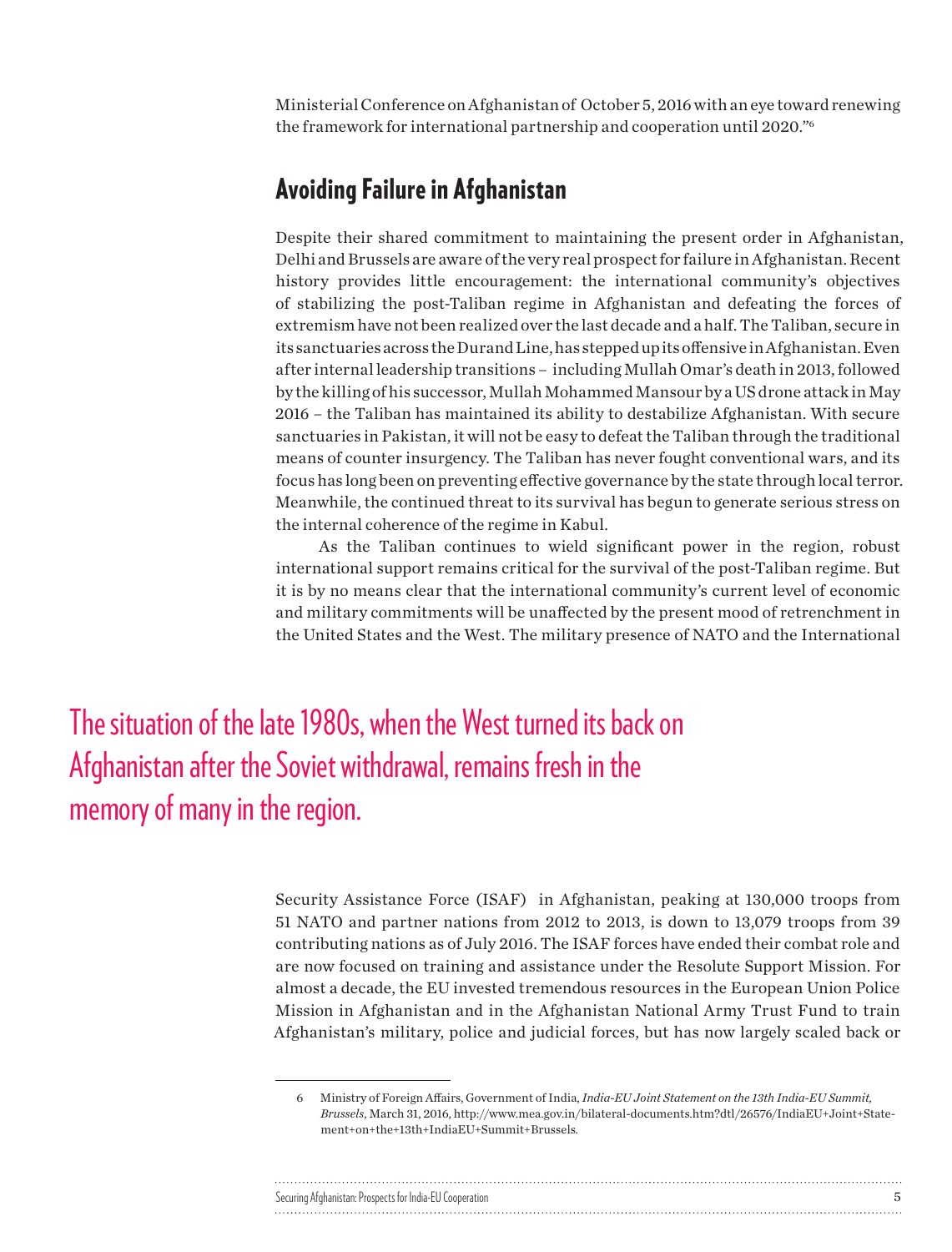discontinued these contributions. Although the Obama administration, the European Union and NATO have repeatedly affirmed their commitment to sustain international economic and military assistance to Kabul into the next decade, there is considerable anxiety in the region that a change in political mood within the Western democracies could change these commitments. The situation of the late 1980s, when the West turned its back on Afghanistan after the Soviet withdrawal, remains fresh in the memory of many in the region.

There is a risk that India, like the West, could also fail to sustain its substantial and longstanding commitment to Afghanistan. Since 2002, Delhi has offered significant resources for the economic development of Afghanistan. Its aid program, amounting to more than US\$2 billion, is one of the largest India has ever undertaken with the exception of programs in Bhutan and Nepal, which have been beneficiaries of Indian assistance since the middle of the last century. India's military assistance, in contrast, has been rather limited despite its commitment under the Strategic Partnership Agreement of 2011. As the security situation in Afghanistan deteriorated in recent years, India has

# Modi has recently signaled a commitment to step up and expand its economic and military support.

scaled down its aid program and has focused on completing the projects at hand rather than taking on additional ones. The Afghan government, on the other hand, has been putting pressure on India for more military assistance to cope with the challenge from the Taliban. While Delhi has traditionally tended to be cautious in responding to these requests from Kabul, there is hope for a renewed commitment to Afghan sustainability: instead of scaling back, Prime Minister Narendra Modi has recently signaled a commitment to step up and expand its economic and military support.

## Rethinking Strategy

Preventing the return of the Taliban to power in Afghanistan requires more than an assessment of the size and quality of international commitment – both military and economic – to Kabul. It might also demand a fundamental change in the political premises of the international community's strategy in Afghanistan. The first premise relates to the Taliban: in the immediate aftermath of the removal of the Taliban, the international community focused on al Qaeda and had little interest in preventing the Taliban from regrouping and regenerating, either within or across Afghanistan's borders. Half a decade later, NATO tried and failed to root out the Taliban inside the country – not only because the Kabul government did not manage to deliver better governance on the local level, but also because the Taliban's sanctuaries across the border were not effectively addressed. Realizing this strategic oversight, NATO

| GPPi & Carnegie India |  |
|-----------------------|--|
|                       |  |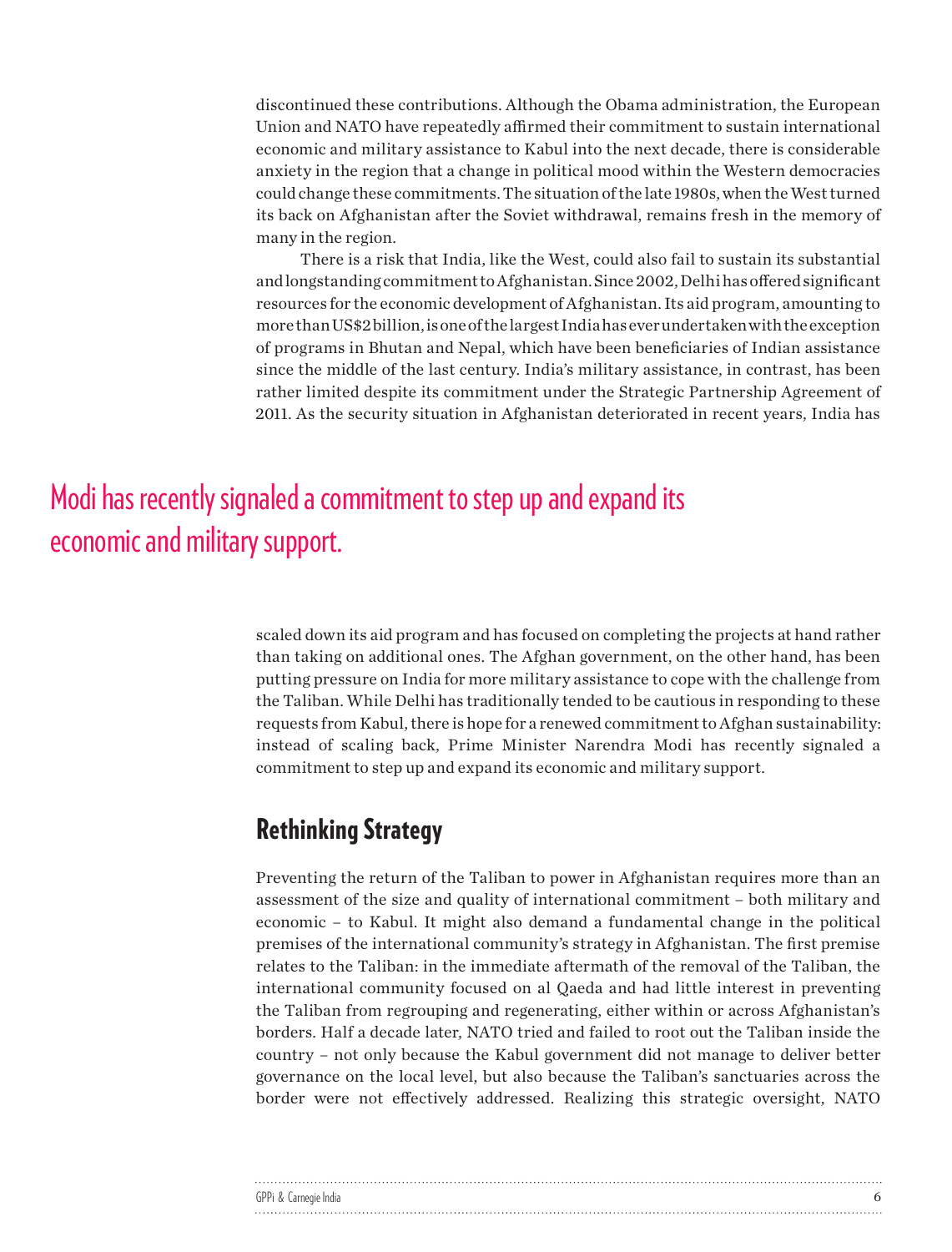switched to "fight-and-talk," in the vain hope that it could kill the "bad Taliban" to force the "good Taliban" to the negotiating table. That strategy did not work, either.

The targeted killing of the Taliban chief Mullah Mohammed Mansour in May 2016 showed the international community that it was possible to disrupt – if not altogether defeat – the Taliban and decapitate its leadership if it chose to. But Washington has suggested that the drone strike against Mansour might be an exception rather than the rule; thus the hope remains that the Taliban can be persuaded to share power with Kabul through the good offices of Pakistan and now China. There was little support to this view within the administration of Hamid Karzai. However, his successor, President Ashraf Ghani, bet on the prospect for a reconciliation, though he largely gave up after two years of fruitless effort. It is no secret that the Taliban's vision for Afghanistan is not one that can be reconciled with the views of either Kabul or the international community. Betting on that hope will only delay the difficult but unavoidable imperative to defeat the Taliban.

The second problem is with the premise that Pakistan will help bring the Taliban to the negotiating table and support the stabilization of Afghanistan. It took a while for the international community to come to terms with the fact that the Pakistani army saw the Taliban and the Haqqani network as "veritable instruments" of its foreign policy in Afghanistan. After nearly a decade of failed efforts to stabilize Afghanistan, there is a growing sense that the gap between the interests of Pakistan's security elite and those of the Afghan state are too large to be bridged, and the US needs to learn that its own influence over Islamabad is worth far less than what Washington had invested into that relationship. While the international community would like to see a sovereign and united Afghanistan, Islamabad would like to see Kabul presiding over a loose confederation that is locked in a special, deferential relationship with Pakistan. Islamabad's commitment to such an outcome is deeply rooted in its geopolitical calculus and the historic evolution of the relationship between Afghanistan and Pakistan.

Although the United States and the West have been unable to persuade Pakistan to change its approach to the Taliban and Kabul, there is hope that the entry of China into the Afghan strategic theater could produce different outcomes. That China has enjoyed excellent relations with Pakistan for more than five decades, with their ties strengthening in recent years, would seem to support that proposition. It might also be reasonable to assume that China's economic and diplomatic clout, coupled with Pakistan's influence with the Taliban, might do the trick in stabilizing Afghanistan. But for the moment these are hopes rather than fact-based judgments. While China's involvement in Afghanistan would be welcome, its ability to definitively shape outcomes in the region remains to be demonstrated.

### Towards Convergence

Despite common interests and extraordinary efforts deployed in Afghanistan, the EU and India have rarely engaged each other in a frank security dialogue due to a number of strategic divergences. The scope of these differences is now rapidly narrowing, leading to a dynamic of convergence, which is particularly apparent in five areas.

| Securing Afghanistan: Prospects for India-EU Cooperation |  |
|----------------------------------------------------------|--|
|                                                          |  |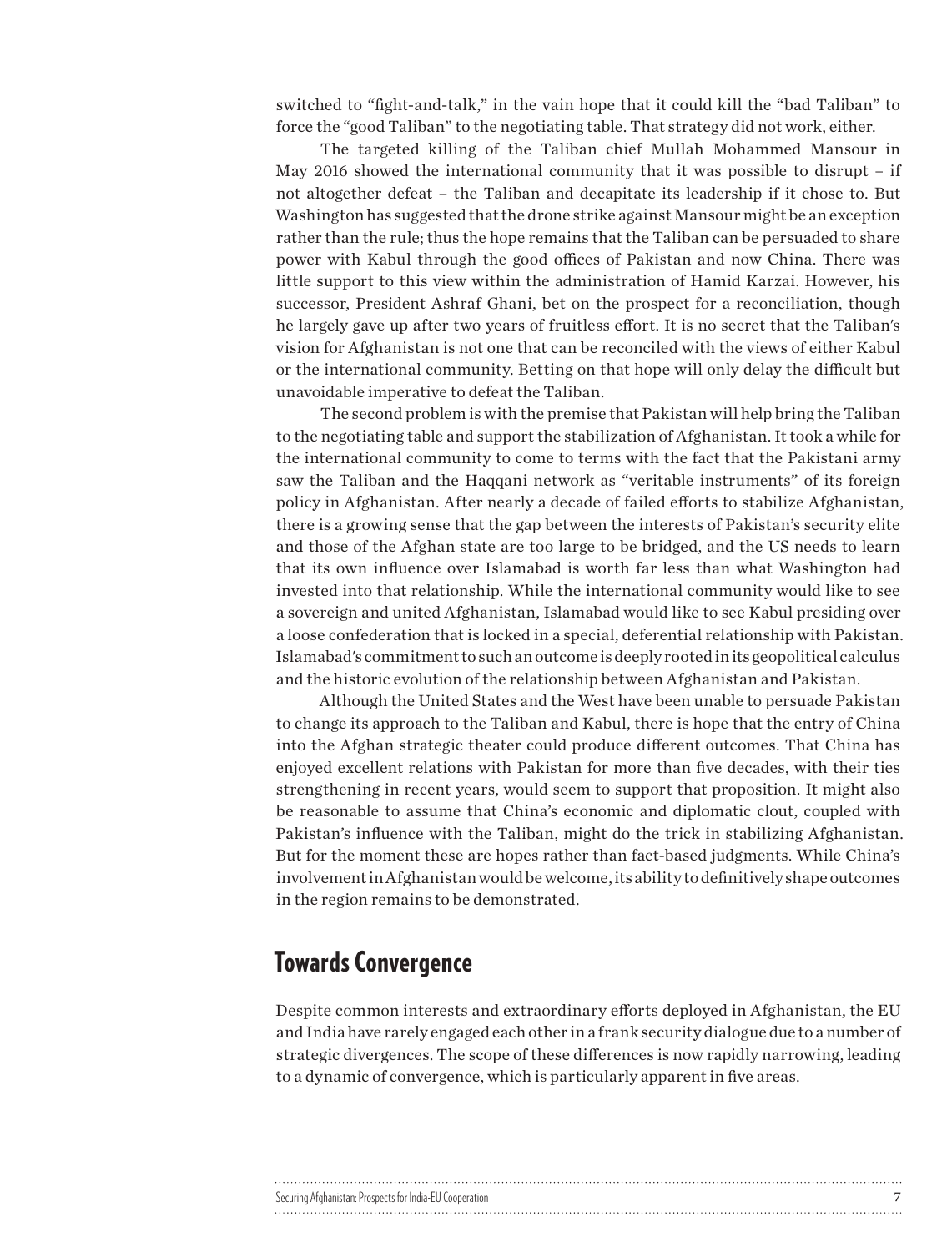### 1. Role of Pakistan

Under ISAF, the EU and its member states' initiatives in Afghanistan depended on supply routes and support from the Pakistani military and intelligence establishments, especially after the post-2009 surge. This often forced Western states to go soft on Islamabad and neglect New Delhi's concerns about Pakistan as a safe haven for terrorist organizations, with links to the Taliban and targeting India. Brussels also regularly towed the Washington line, asking India to limit its assistance to Afghanistan to avoid upsetting the Pakistani Army.

Circumstances have now changed, facilitating a more frank EU-India dialogue on Pakistan's role in Afghanistan. As ISAF forces are down to a minimum, and several terror attacks in the West have been traced back to Pakistan, European governments are under rising public pressure to take a harder line on Islamabad. Billions of US dollars and Euros in assistance to Pakistan have ceased to make an impact, if they were ever effective at all. The EU cannot hide behind its supposed security irrelevance; rather, it can collaborate with India on effectively leveraging its role as Pakistan's largest trade partner, and a major source of development assistance, to compel its army to cease support for terrorist organizations, isolate the Taliban, and engage the democratic government in Kabul.

### 2. Degree of India's Engagement

The EU's past dependence on Pakistan often sent mixed signals: for example, while the EU invited India to support state-building efforts in Afghanistan, it reproached many of its economic projects – such as road infrastructure in the South – for being driven by security interests and stirring a proxy conflict with Islamabad. As the USit reduces its presence in Afghanistan, voices in Washington have begun to reassess the Indian role, and are even encouraging New Delhi to "fill the vacuum" by bolstering Kabul with military assistance.7 This has paved the way for New Delhi to adopt a bolder posture: in a first, it supplied attack helicopters and expanded its training programs for Afghan security officials.

With India taking a stronger stance, Brussels and New Delhi are finally on a converging route on how best to bolster Kabul against the Taliban offensive, which opens avenues for trilateral cooperation in the police and intelligence sectors. By building on and sharing their respective experiences in recent years, the EU and India can pool efforts to strengthen the Afghan state's capacity.

### 3. Talking to the Taliban

 $\ddot{\phantom{a}}$ 

Since it provided support to the Northern Alliance in the 1990s, India has been consistently opposed to any negotiation with the Taliban, which it sees as either a proxy

| GPPi & Carnegie India |  |
|-----------------------|--|
|                       |  |

<sup>7</sup> See, for example: Hanauer, Larry and Peter Chalk, *India's and Pakistan's Strategies in Afghanistan: Implications for the United States and the Region*. (Santa Monica, CA: RAND Corporation,2012), http://www.rand.org/ pubs/occasional\_papers/OP387.html.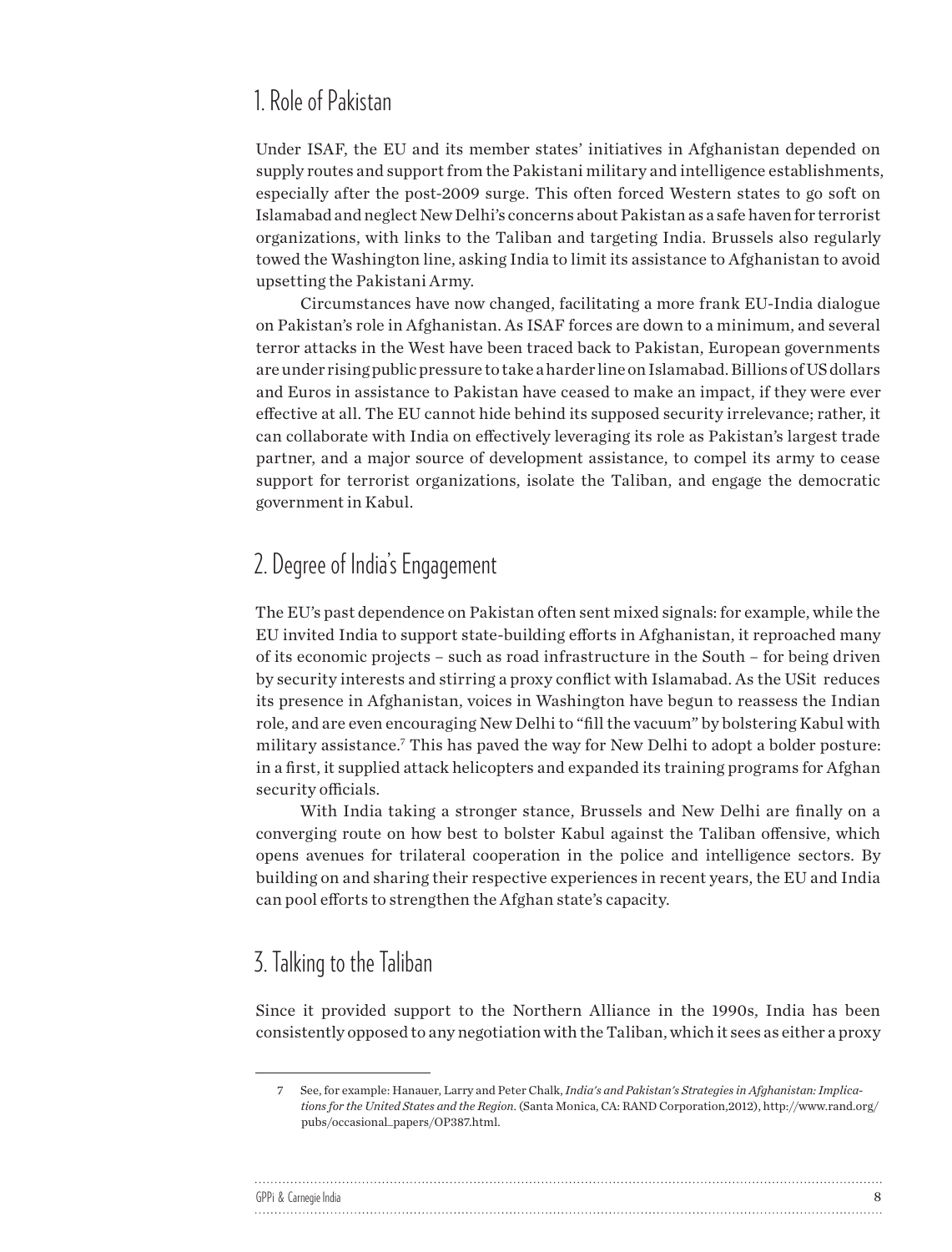Pakistani force or as a security threat to regional stability. After President Ghani's outreach to India, starting in 2015, New Delhi's incentives to engage in talks have been further reduced. The EU, on the other hand, has in past years played an active role through the Quadrilateral Coordination Group to engage the Taliban.

However, after the October 2016 ministerial conference in Brussels, there are now growing signs of convergence, as the EU revives its commitment and attempts to, at the very least, keep the Indian government in the loop about reconciliation efforts.<sup>8</sup> In India, some voices have also argued for some form of outreach to the Taliban.<sup>9</sup> Brussels and New Delhi can now develop a frank political dialogue on the potential and dangers of engaging the Taliban.

## 4. Roping in Regional Powers

In the recent past, the EU and India often found themselves on diverging geopolitical tracks in Afghanistan's regional context. Brussels played hardball on Iran, supporting tough sanctions; after the crises in the Ukraine and in Syria, its relations with Russia deteriorated; the EU also engaged China on the One Belt, One Road initiative, which New Delhi is apprehensive about. India, on the other hand, has privileged engagement with, and has relied on Teheran and Moscow to circumvent Pakistan and develop alternative access routes into Afghanistan.

Following the Iran deal and a timid rapprochement between Brussels and Moscow, there is now scope for greater EU-India convergence on the regional environment and strategic connectivity plans. For example, the International North-South Transport Corridor, first announced in 2002, is being revived as an alternative to OBOR; moreover, India's related plans for the Chabahar port would benefit from the EU lifting sanctions on its banks operating in Iran. Brussels will need to realize that putting all its eggs into the OBOR basket may have long-term strategic and security implications, and that courting India via Russia and Iran will increase its own leverage over China.

# 5. Joint Assistance Projects

For more than a decade, India and the EU talked past each other and executed their development assistance projects in isolation. New Delhi was wary of aligning itself with NATO and other Western powers, and concentrated most of its projects in the East. In order not to provoke Pakistan and its "strategic depth" narrative, Brussels stayed away and European countries mostly focused on other areas.

With India committing to another US\$1 billion to Afghanistan and the EU recognizing the need for a more sustained presence to stabilize the country, there is an unprecedented scope for Indo-European convergence. Now India is willing to work with

### Securing Afghanistan: Prospects for India-EU Cooperation 9

<sup>8</sup> Emmott, Robin and Hamid Shalizi, "World powers pledge \$15 billion for Afghanistan, EU seeks peace," Reuters.com, October 6, 2016, http://www.reuters.com/article/us-afghanistan-aid-idUSKCN1250UI.

<sup>9</sup> Arni, Anand and Pranay Kotasthane, "India, and the Taliban's changing dynamics," *The Hindu*, July 17, 2015, http://www.thehindu.com/opinion/columns/world-view-india-and-the-talibans-changing-dynamics/article7430357.ece.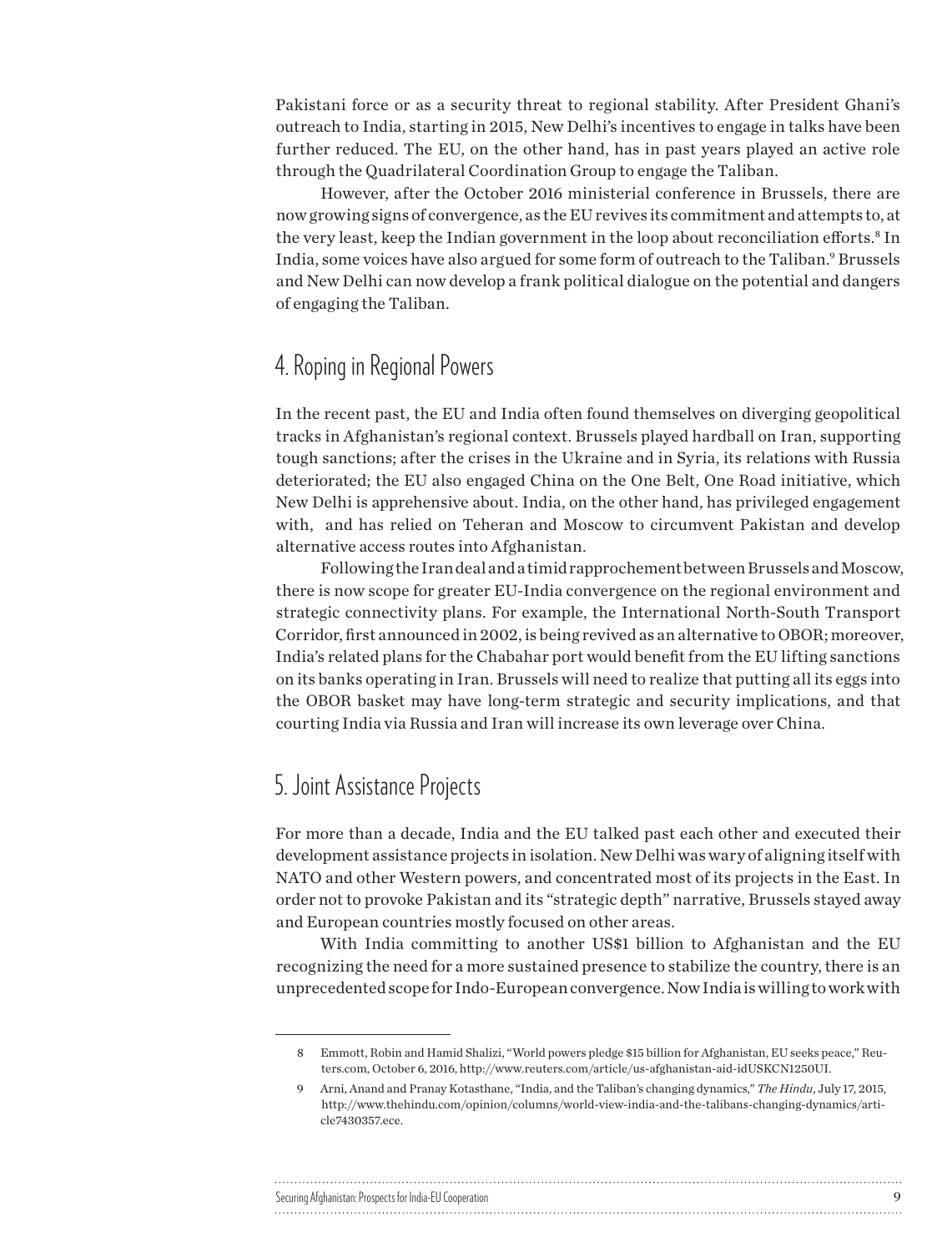other "like-minded" powers in its extended neighborhood, opening up the possibility for joint development assistance projects. New Delhi has also moved away from the reactive hostility to "democracy promotion" and is keen on providing "democracy assistance" to Afghanistan, whether by constructing its parliament or providing training for electoral and parliamentary officials. By pooling their respective support programs, the EU and India can jointly play a crucial role in supporting Afghanistan's nascent democracy.

# Conclusion

If the international community is unable to prevent a possible return of the Taliban to power in Kabul, there will be significant and far-reaching consequences – stretching well beyond international relations in South Asia and India. A Western defeat and retreat from Afghanistan will significantly boost jihadi terrorism across the world. Already, Pakistan's permissive environment for extremism is proving fertile ground for a breakdown of state and society in one of the world's largest Muslim nations equipped with a large nuclear arsenal. Certainly, India and Europe both have a vested interest in Afghanistan's political stability and economic reconstruction. Yet it is important to come to terms with the fact that the two sides have acted independent of each other rather than in concert for more than a decade. This is partly due to the divergent assessments on how to achieve the goals of stability and reconstruction in Afghanistan. Until now, India and the European Union (and its key member states) have had major differences in their respective approaches to internal reconciliation in Afghanistan and between Kabul and Islamabad. Meaningful cooperation between India and the EU in Afghanistan will only be made possible by reducing differences and building on commonalities. As the United States' geopolitical focus moves elsewhere, there will be no other option but to develop trilateral consultation and coordination mechanisms between Delhi, Brussels and Kabul.

| GPPi & Carnegie India |  |
|-----------------------|--|
|                       |  |